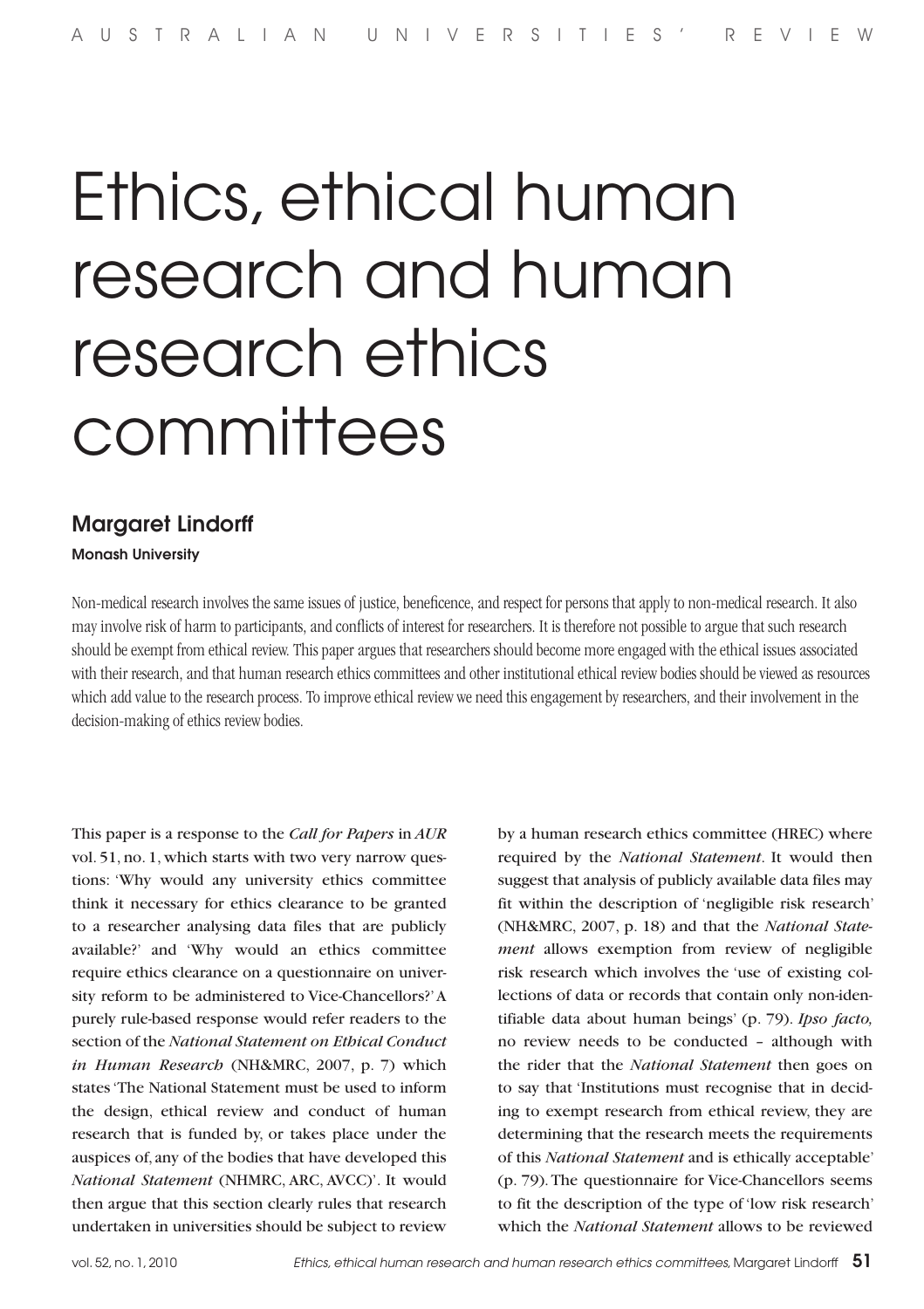at 'a non-HREC level' (p. 79). In both cases, the research does not require full review by a HREC. The survey of Vice-Chancellors would probably be reviewed in one of the non-HREC review processes allowed by the 2007 *National Statement*. This allows a system of review of low and negligible risk research by 'people who are familiar with this *National Statement* and have an understanding of the ethical issues that can arise in the research under review' (NH&MRC, 2007, p. 79). Under this process it is likely to have a time-frame of days, rather than weeks.

However, such a rule-based approach to the ethics and ethical review of non-medical research is singularly unhelpful. It sidesteps the possible issues associated with other forms of non-medical research and the role of Human Research Ethics Committees (HRECs), and does not permit a full engagement of these issues by academic researchers. Discussions of research ethics should not be limited to avoiding review, or even avoiding the unethical (Macfarlane, 2009); rather, they should centre on the nature of what it means to be an ethical researcher and conduct ethical research, and the role of HRECs in this process. To this end, this paper will reflect upon some of these issues in nonmedical areas, with particular emphasis on the discipline area, business, with which I am most familiar. However, other areas will be commented on in passing where appropriate.

To begin, it is helpful to look at some fictional examples of non-medical research, and ask if there are any ethical issues in each case, and if so, what they are.

*Example 1:* An education researcher wishes to test the effect of a particular teaching technique. She plans to allocate students to 2 groups: one who will get the new intervention, and the other which will get the traditional teaching methodology. Their year 12 exam results will be the dependent variable.

*Example 2:* A sociology researcher wishes to study attitudes to court victim impact statements. She plans to interview victims of crimes to assess whether the impact of the crime upon them was accurately described in the impact statements.

*Example 3:* A management student manages a fast food franchise which has introduced a new team-based leadership model. He wishes to evaluate the program by interviewing staff to see if they find the type of leadership provided by their team leaders to be effective.

*Example 4:* An Arts researcher is researching the life of a person prominent in their area. The subject's support is sought (and received) for the project, including access to their papers and introductions to their colleagues and friends. The researcher's interpretation of the responses is particularly critical of their subject, and, in the interests of honesty, he wishes to publish this. If he does it will negatively affect the subject's career.

Example 5: A researcher wishes to test the hypothesis that exposure to violent video games, movies and television shows has desensitised younger people to emotionally arousing situations. They plan to conduct an experiment using under 20-year-olds and over 40-year-olds as participants, and expose them to an emotionally arousing video (of an amputation). They will then test participants' emotional response (dependent variable), and analyse the data statistically using average time spent each week on the relevant activities, age, and gender as the predictors.

*Example 6:* A researcher wishes to examine the frequency of illicit drug use among senior secondary school pupils.

An immediate response to example 1 is that if the new intervention is effective, then the students in that group will have an unfair advantage over students with the traditional teaching methodology – or vice versa. In example 2, the research, although not medical research, has the potential to distress participants. In example 3, the student researcher's role may become conflated with his management role, and negative reports heard of staff behaviour in interviews may affect the current, and future, careers of staff. In example 4, publication of the research will do reputational harm to the subject. In example 5, the research has the potential to cause significant stress in participants. In example 6, the research, when published, has the potential to cause a risk to the reputations of those students and schools known to be involved, and raises informed consent (how do the researchers fully communicate to students the risks of potential identification if the researcher were legally obliged to disclose sources? should students only participate if their parents give consent?) and duty of care issues. And, although drug use is itself not illegal, the possession and distribution of particular substances is illegal, as is driving under the influence of such substances.

Such examples suggest that not all non-medical research is 'negligible risk' or 'low risk' as defined in the *National Statement* (2007), and that non-medical researchers need to engage fully with the ethical issues involved in their research, and consider the pos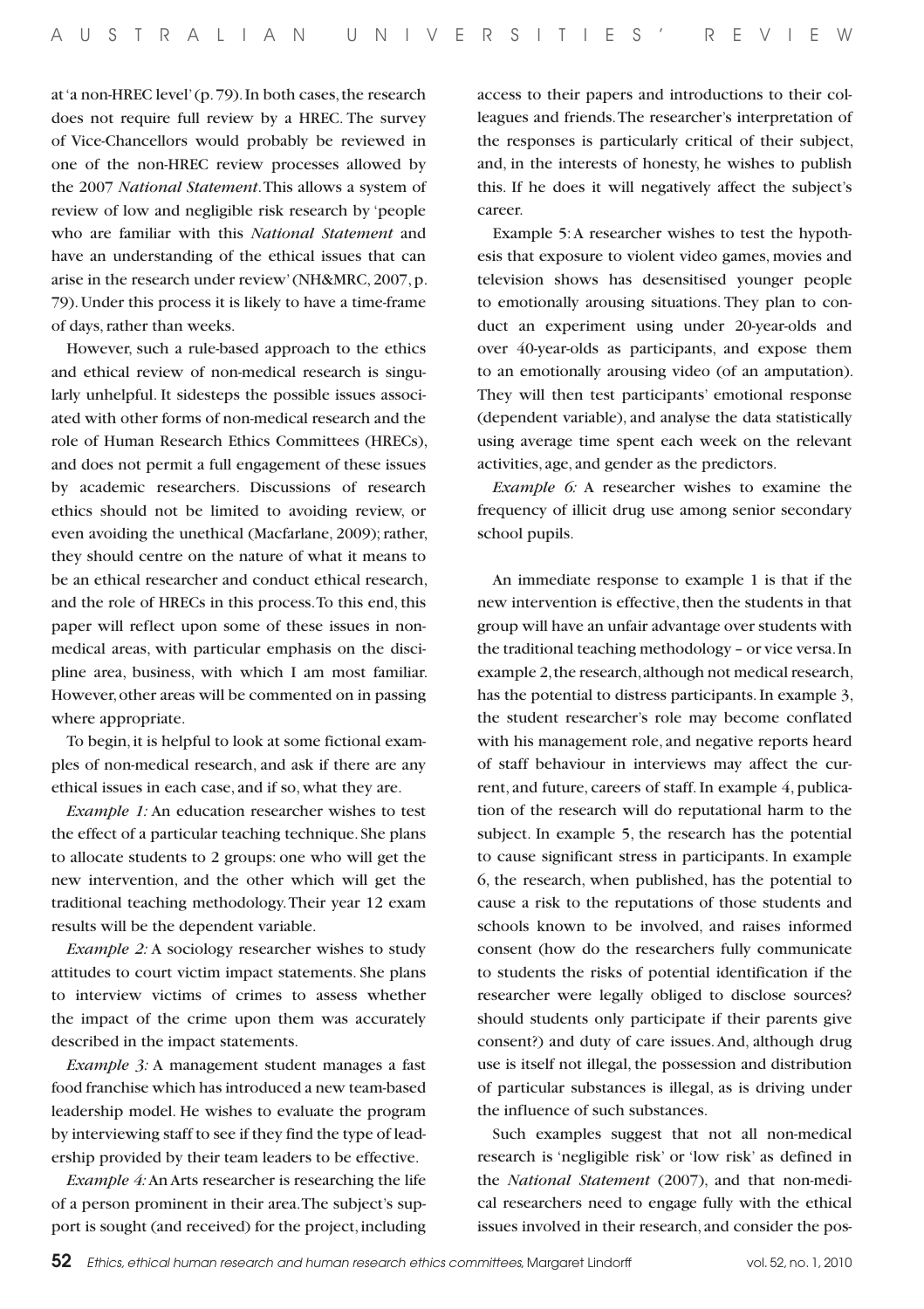sible protection of participants. The first issue then becomes what principles should be used to guide researchers. The second is whether such research should be reviewed by a HREC or other formal process, or whether Chief Investigators should be responsible for ensuring their own research is ethical.

# What does it mean to be an ethical researcher?

I sincerely believe that no researcher in any field, whether medical or non-medical, wants to conduct research that is unethical or unjust, which has risks that outweigh the benefits, or which has no respect for persons. Although these principles come from a medical perspective that began as a response to the

Nuremberg trials (Macfarlane, 2009), there is no argument which suggests they are less valid for nonmedical research. However, ethical researching requires continual engagement. It is more than compliance, 'following the rules' or the law,

or submitting HREC applications that are approved without questioning. The three core principles of justice, beneficence, and respect for persons appear in the research ethics guidelines of many countries (Macfarlane, 2009), including Australia's *National Statement* (NH&MRC 2007). To apply these criteria in the positive requires some deeper understanding of these concepts and their operationalisation. This will be done in the next section. Potential conflicts of interest will also be touched upon.

#### *Justice*

Aristotle (1982, p. 257) describes justice as 'that which is lawful and that which is equal and fair'. Justice in research requires that particular groups or individuals not bear the burden in terms of time, energy, discomfort/distress or disclosure, while others receive the benefits. The principle of justice also requires researchers to demonstrate fairness in the selection of participants and not exploit those who are vulnerable because of availability, compromised position, or manipulability. It also requires that the research and its findings do not create or perpetuate social inequality.

What does this mean for researchers? First, justice goes beyond the requirement to protect participants

from harm. Research demonstrates justice by focusing upon the welfare of participants and the public interest. It would be unjust, for example, if research benefitted organisations while the individual employees who bore the burden of research, and the wider society who either directly or indirectly funded the research (via the salaries of the university researchers or direct government grants) received no benefit. Yet an analysis of articles published in the Academy of Management's journals between 1958 and 2000 (Walsh, Weber & Margolis, 2003) found only 19 per cent of articles included reference to some aspect of welfare, down from the 35 per cent of articles in 1978. Not only did citation analysis show studies of organisational performance received more citations than studies of employee welfare, but fewer than two per cent of the studies

**...ethical researching requires continual engagement. It is more than compliance, 'following the rules' or the law, or submitting HREC applications that are approved without questioning.**

considered the effect of organisational practices outside the boundaries of the firm. Furthermore, most research involved some form of economic framing, or paid little attention to the firm's role in society. At a simple level this does not

appear just, and appears to suggest that the benefits of much business research, at least, may go to organisations, whilst the burdens are borne by employees and the public purse.

Similarly, Thornton (2008) argued that much research in the social sciences has become 'commodified', often for the benefit of end users who see some advantage in co-operating, and/or who are able to pay for the services. There is often a patron/client relationship between those who control access to participants (the patrons) and researchers (the client). Research tends to be undertaken in areas that can provide funding. Projects, and the reputation of scholars, now rise or fall on their ability to attract large grants, rather than projects' capacity to act as a social good.

Furthermore, unlike medical research, business and other non-medical research is often not designed to lead to immediate, specific, or large benefits to either individuals or society, or to the prevention of harm. Researchers and their employing organisations, research participants and their employing organisations, and society all have a stake in research outcomes, and these stakes are based upon different, and potentially competing, interests (Germeroth, 1994). The topics chosen for research reflect the interests of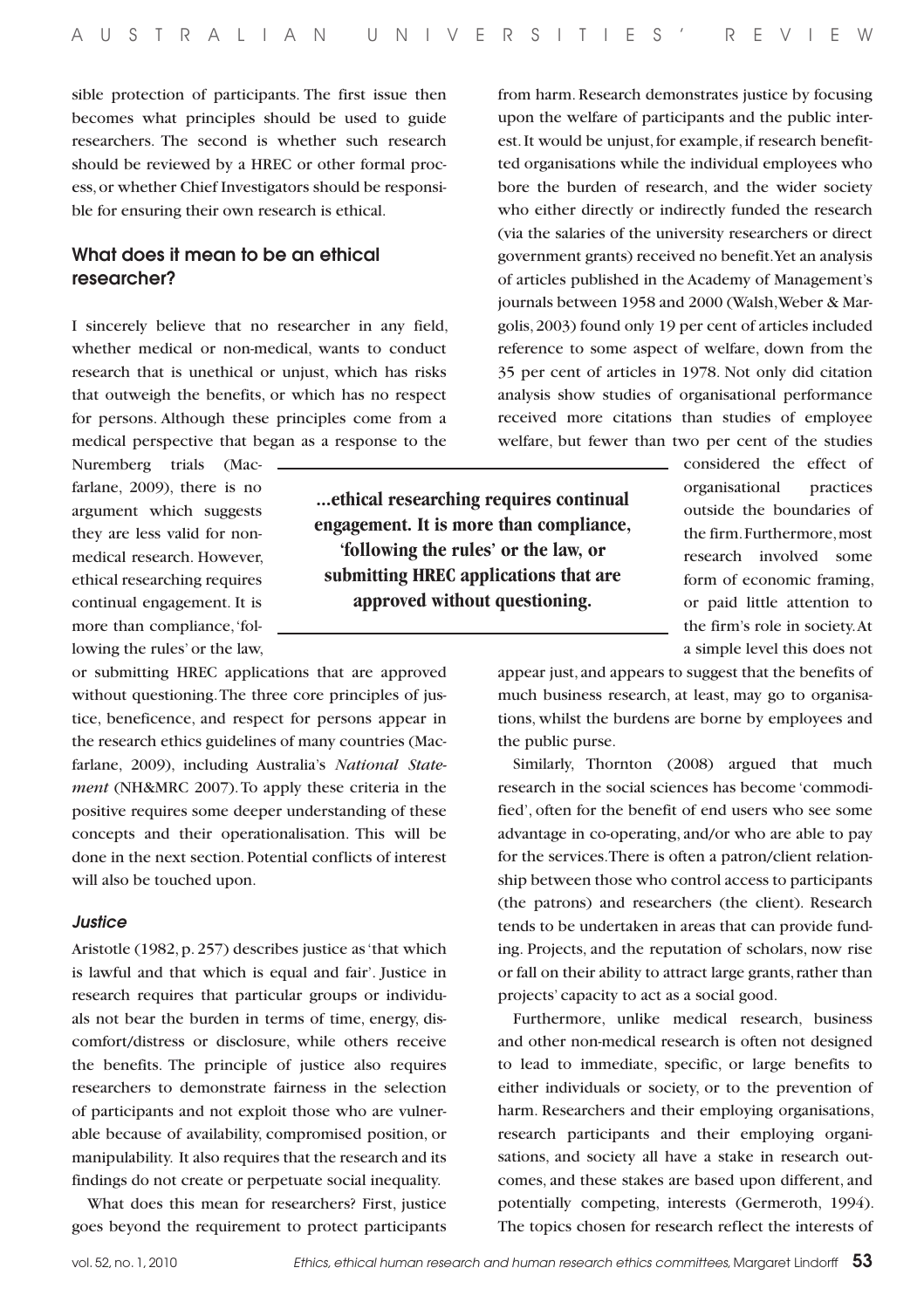the stakeholders, and potentially reflect their power differences. Academic researchers generally have an interest in seeking and transmitting new knowledge, and in advancing their careers. Their universities have an interest in attracting research income and increasing research output. Potential participants may be most interested in issues related to their welfare at the individual, group, or organisational level. Organisations are normally interested in improving performance. The interests of the wider society are complex, but are at times transmitted through government funding priorities. Within this context it is difficult to ensure a balance of burdens and benefits.

Moreover, business researchers' knowledge-seeking can normally only be undertaken with the co-operation and support of employing organisations. Most business research is based on field studies (Scandura & Williams, 2000), and use participants from a single organisation (Ostroff & Harrison, 1999). This organisational support is only likely to be forthcoming if there is a demonstrable benefit to the organisation. Employees may therefore be asked to provide information for, or to commit time or energy to, a research project they would not otherwise wish to be involved in. This is especially so when the relationships are a result of a formal collaboration between universities and industry. Universities have a financial and public relations interest in obtaining sponsored or collaborative research. They see industry as a source of research funds, and actively encourage collaboration by rewarding researchers for industry-funded or collaborative grants. A positive view is that new problems are identified, researchers are intellectually stimulated, publications are increased, and student education is enhanced – and earnings are generated for university research. A negative view is that such relationships narrow the range of research to topics supported by particular organisations, and researchers lose their independence, focussing on short-term or commercially profitable products that promote specific interests of industry rather than the interests of individuals or society (Rule & Shamoo, 2001; Rynes, Bartunek & Daft, 2001). Buchanan and Bryman (2009) argue that this support for managerial agendas causes researchers to become 'servants of power'.

It needs to be asked, then, if there is justice in the chosen topics and methodology of much non-medical research. Although business research was mentioned above, another potential area of concern relates to the increasing use of students (tertiary, secondary, and primary), often in class time, as research participants. Students are vulnerable because of availability, compromised position, and manipulability. There is often no benefit to them for participation – although some are concerned that there may be negative consequences for nonparticipation, despite assurances to the contrary. Is it fair and just that they are required to give up class time for a teaching staff member's research project?

As researchers, we need to keep in mind the principle of justice, and apply it to our own research efforts. This is not something which can be driven by HRECs, but, rather, needs to come from the engagement of researchers when selecting topics for knowledge-seeking. Bamber and Sappey (2007) argue that the requirement that HREC approval be received for research in organisations, and that such approval is only given if the organisation formally consents to the research, prevents much useful work in industrial sociology. Take away the requirement for review, they suggest, and you take away the requirement for organisational consent. Researchers may therefore go into organisations anonymously, collect data, and knowledge will be advanced. Such an approach sidesteps the ethical issue of justice, and also potentially breaches the second major principle of ethical research, beneficence.

#### *Beneficence*

The second ethical principle, beneficence, rests on a utilitarian framework which views actions as acceptable if they minimise risks of harm and maximise possible benefits. The *National Statement* (NH&MRC, 2007) specifies 'Researchers exercise beneficence in several ways: in assessing and taking account of the risks of harm and the potential benefits of research to participants and to the wider community; in being sensitive to the welfare and interests of people involved in their research; and in reflecting on the social and cultural implications of their work' (p. 11). 'Where there are no likely benefits to participants, the risk to participants should be lower than would be ethically acceptable where there are such likely benefits' (p. 13).

Non-medical researchers, as well as medical researchers, thus need to assess the probability and magnitude of benefits and harm, and ensure they anticipate and confront harms such as embarrassment, stress, guilt, devaluation of worth, ostracism, loss of promotion or career opportunity, damage to relationships, and legal risk (Levine, 1986; NH&MRC,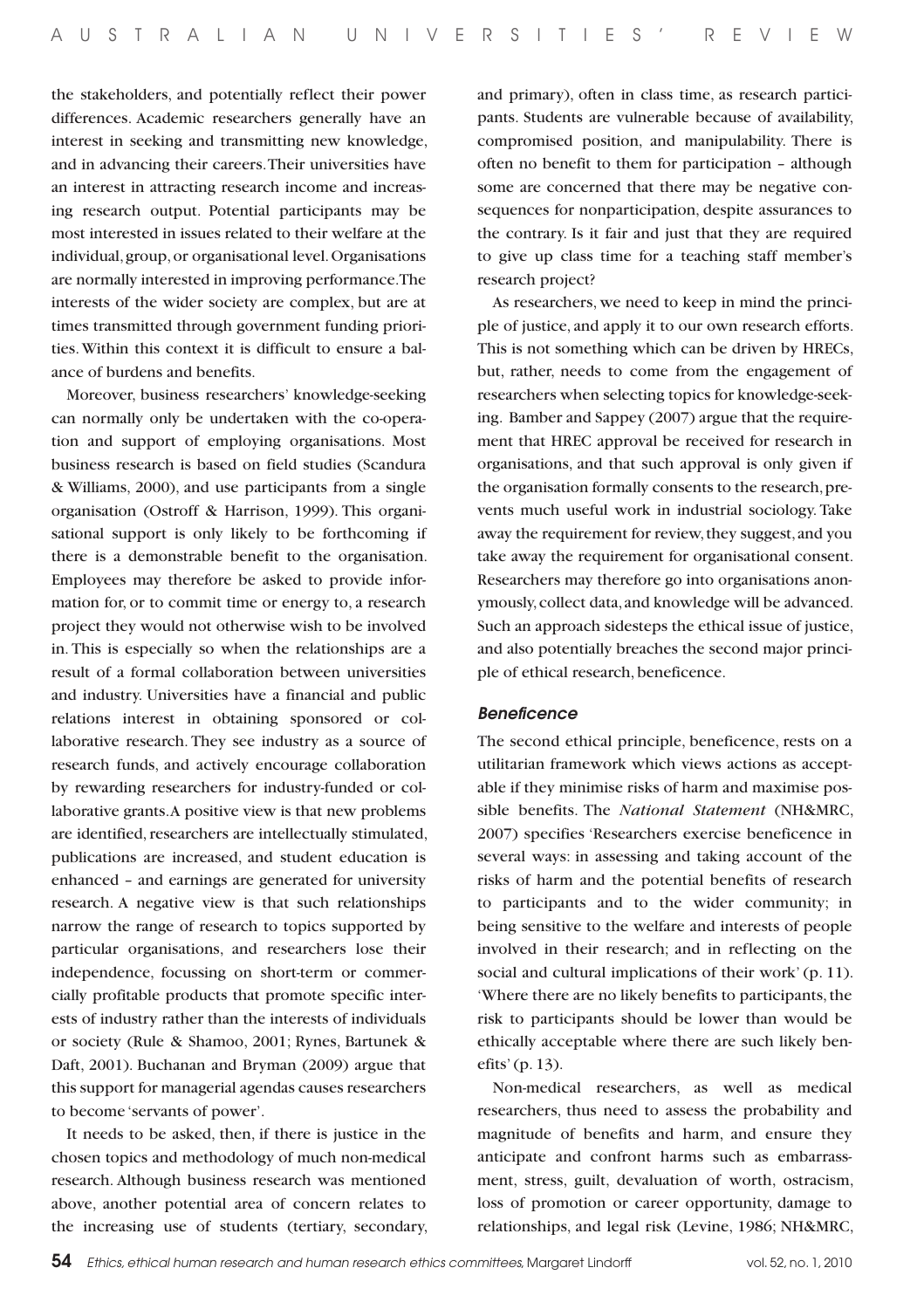2007). As non-medical research is normally designed to benefit stakeholders other than the participants in the case of business research benefit is usually to the researcher or organisation commissioning the research - then no harm should be done to participants. A cognitive shift is required to one of explicit consideration, and at times the involvement of researchers in follow-ups to resolve any issues raised during the research process (Wright & Wright, 1999). In organisational research, for example, researchers need to ask if the publication of findings may embarrass or hurt the career of participants, and studies of workplace health may show need for intervention. An extreme example is an observational study of uranium miners in the US which found an association between exposure to radon in mine air and lung cancers, and did not warn participants about the dangers of the conditions in which they were working (Panikkar & Brugge, 2007). When the miners sought compensation the court determined the research was 'observational' not 'experimental', and the Nuremberg Code applied only to experimental studies. Therefore 'it was neither necessary nor proper … to advise the miners voluntarily appearing for examinations of potential hazards in uranium mines….' (ACHRE 1997, cited in Panikkar & Brugge, 2007 p. 129). This judgement shows how problems may occur if ethical standards are applied only to medical research.

Assessing benefits and harm is not always easy, though. Some performance art, for example, may be designed to be extremely confronting for the audience – assessing the 'risks' of such work in a formal fashion is difficult, and if there was no possibility of 'harm' then the art would lose its purpose. (Author's note: I wish to thank an anonymous reviewer for this insight).

Additionally, the well-being of individuals, groups, and communities not directly involved in the research needs to be considered. These people also require beneficence, as they may be affected by research findings and publication, such as when research reports negative information relating to an identifiable person, or provides an interpretation which a group or community may find distressing or offensive, or finds a conditions which suggest there is a risk of harm to others. This may occur from research, for example, which highlights the prevalence of violence or child abuse in particular communities, or from the uranium worker research mentioned above which failed to disclose the potential risk of the mines to those living around them (Panikkar & Brugge, 2007).

#### *Respect for persons*

The third core ethical principle, respect for persons, is demonstrated by viewing individuals as autonomous agents, and protecting those with diminished autonomy. The *National Statement* (NH&MRC, 2007) 'requires having due regard for the welfare, beliefs, perceptions, customs and cultural heritage, both individual and collective, of those involved in the research … researchers and their organisations should respect the privacy, confidentiality and cultural sensitivities of the participants and, where relevant, of their communities …Respect … involves giving due scope … to the capacity of human beings to make their own decisions' (p. 13). This principle rests on the deontological framework which operates from the foundation that individuals have rights – such as for autonomy and privacy – and to violate these causes a wrong. People can be wronged through the violation of their self-determination when they are treated as the means to someone else's ends even if they are not physically harmed (Macklin, 1999).

An example of how this principle is applied by a professional body is the *Academy of Management's Code of Ethical Conduct* (2002) which states 'It is the duty of Academy members to preserve and protect the privacy, dignity, well-being and freedom of research participants. This duty requires … informed consent from all participants… Informed consent means explaining to potential participants the purposes and nature of the research so they can freely choose whether or not to become involved. Such explanations include warning of possible harm and providing explicit opportunities to refuse or participate and to terminate participation at any time. Because students and employees are particularly subject to possible coercion, even when unintended, special care must be taken in obtaining their informed consent…' (p. 292).

Despite this, there has been little discussion in the business research literature on the nature of this 'special care', and upon how researchers can ensure voluntariness and informed consent. Many work situations lack the contractual individualism necessary for informed consent because organisations may strongly support a research project, or because the organisational culture requires acquiescence to desires expressed by management. Similarly, practical issues mean many researchers in business and other social science areas still wish to recruit participants from their networks of friends or contacts with whom they have developed personal or business relationships.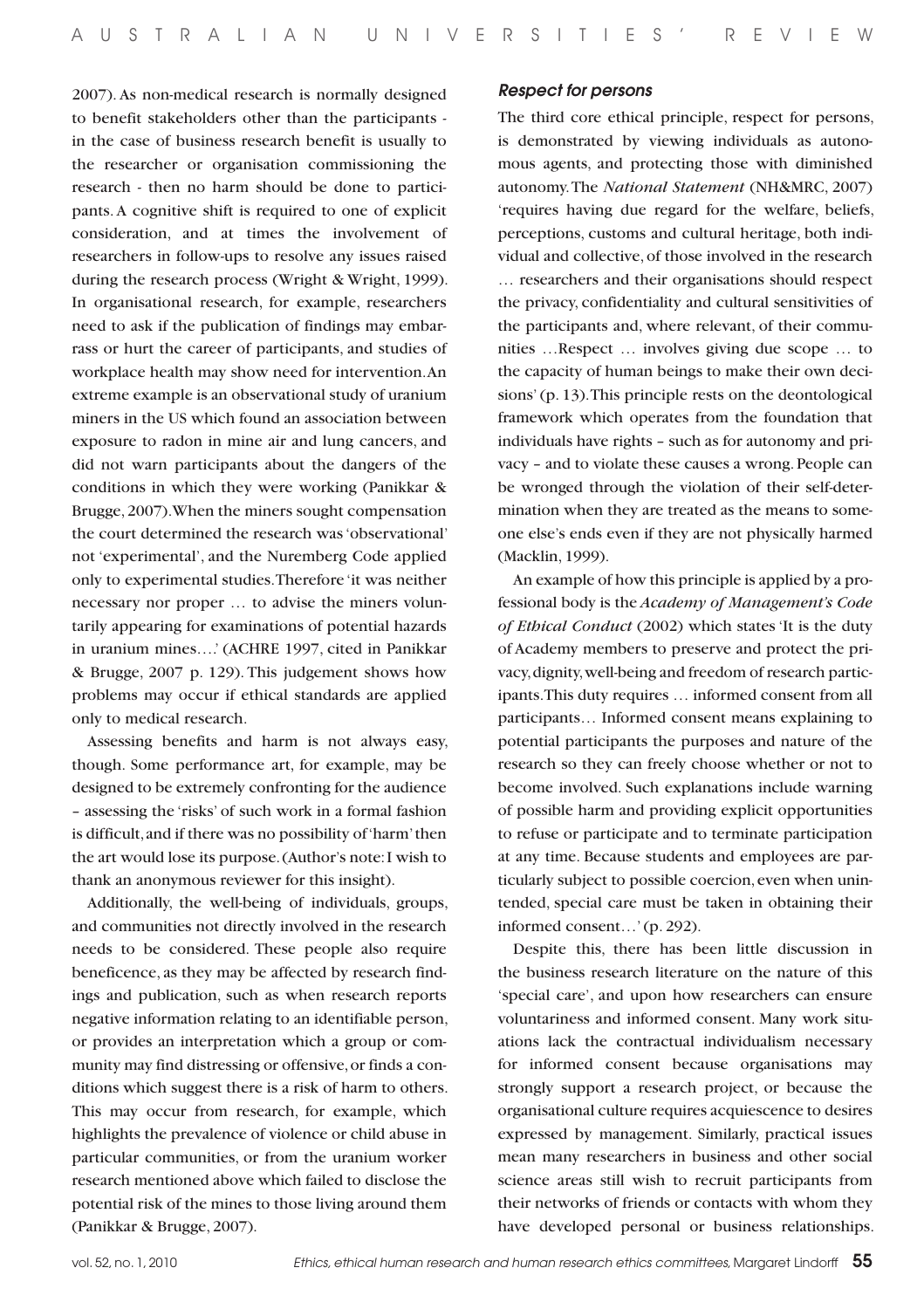This also influences the selection of research topic and research design, and the presentation of findings (Buchanan and Bryman, 2009).

In addition, research in some countries involves participation by people for whom human rights issues such as autonomy and informed consent are irrelevant to social and cultural norms (Macklin, 1999). They thus have no concept of any rights they may have regarding participation in research, even when they are told that participation is voluntary. Moreover, increasing use of open-ended qualitative research means that it is often impossible for participants to give informed consent to the use of their contribution, as they do not know in advance what themes may emerge, or how their words will be interpreted (Richardson & Godfrey, 2003). Participants may also introduce topics they did not intend to introduce, or the supportive climate of an interview may lead them to reveal details they did not intend to reveal. We need to reflect upon these issues, and engage in discussions about possible conflicts between ensuring the autonomy of individuals and groups and the desire to publish thorough and accurate research. We also need to reflect upon the rights of communities, and our responsibilities to them.

#### *Conflicts of interest*

Any research which involves groups or collectivities has the potential for conflict between this group's desires, such as not to have negative findings published, and the researchers' interest in undertaking a research project and accurately transmitting the findings (Rule & Shamoo, 2001). Findings may be suppressed within a group or organisation, or ignored by key stakeholders. Additionally, pressure may be placed upon researchers to interpret material in a particular manner. This possibility is heightened in those situations where contractual agreements require the group or organisation to 'sign off' on any publication coming out of collaboration.

Academic researchers can also find themselves with an internal conflict of interest. It occurs when a person's 'judgment regarding the primary interest (such as a ... [participant's] welfare or the validity of research) tends to be unduly influenced by a secondary interest, such as financial gain' (Thompson, 1993, p. 573). Such a conflict may affect a researcher's judgment or behaviour. Such conflicts include investigators holding collaborative or consulting agreements with the group or organisation sponsoring the research, employment of one or more of the researchers by the organisation

under study, or the researcher's professional interest in ensuring a strong research publication record. However, there are also intrinsic conflicts of interest related to a researcher's interest in conducting noteworthy studies which are published in prestigious journals. These are needed to for career advancement and a reputation in the area (Sollitto *et al.*, 2003). Thus one US Institutional Review Board insists that participants in studies should be given the warning 'All investigators and institutions have an 'intrinsic' conflict of interest, since professional advancement for physicians and scientists (such as promotion and reputation) depends in part on successfully enrolling patients like you into studies such as this one' (cited in Sollitto *et al.*, 2003 p. 89).

Some conflicts, such as those resting on collaborative financial agreements, are normally recognised and disclosed to participants, although, again, the topic has failed to receive the same space in non-medical research as it has in medical research. However, the effect of other conflicts, such as the pressure exerted on universities to obtain external funding, and the subsequent pressure placed on investigators to obtain grants and undertake sponsored and collaborative research, are seldom recognised or discussed as ethical issues, particularly in non-medical areas, although they may be raised using other critical frameworks (e.g., Thornton, 2008). In contrast, the effect of research sponsorship on the shaping of research is frequently discussed in the medical literature and the media, and prominence is given to the potential bias in research topics or programs (see, for example, Tereskerz, Hamric, Guterbock & Moreno, 2009 for a study of the compromises made in medical research as a result of industry sponsorship). Those of us who research in non-medical areas should also reflect on this problem.

### Is there a role for HRECs?

The section above summarised the major principles which are common to most discussions of ethics in research among humans (Macfarlane, 2009). This section will consider the realities for many researchers and the roles of HRECs and other ethical review bodies in non-medical research.

#### *The roles of researchers*

In writing about business and organisational research, Kakabadse, Kakabadse and Kouzmin (2002, p. 105) suggest it aims to advance and shape 'organisational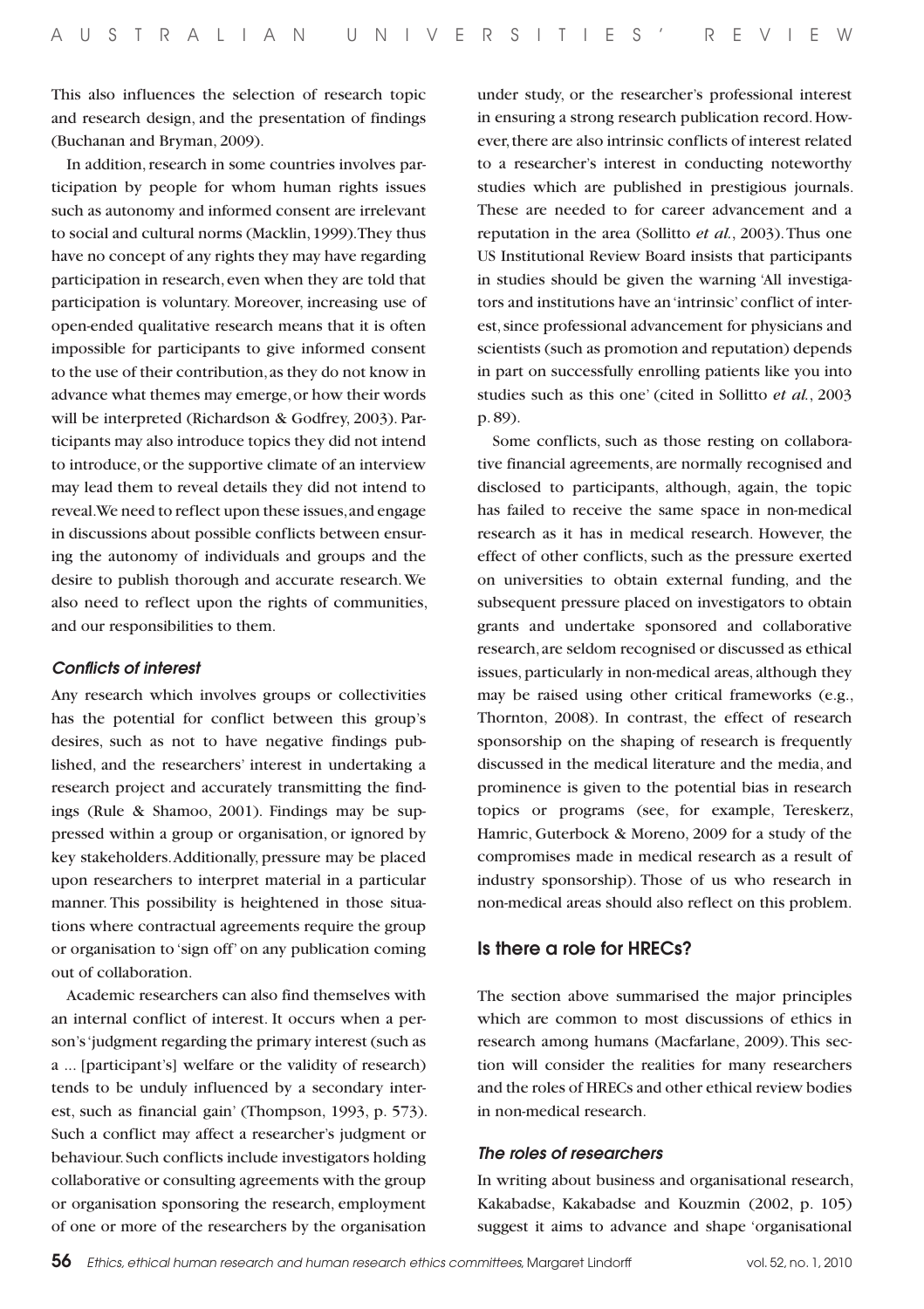objectives, culture, individuals and societies as it provides new insights that inform premises upon which decisions and judgements are based'. This needs to be done within the reality of academic life – increased pressure to submit applications for and receive competitive grants and publish in top-tier journals, reduced administrative support, and increased student-staff ratios. Chief investigators are specialists in a subject area who often supervise several research projects in addition to their higher degree by research students, and are under increasing pressure to 'do more with less'. An increasing number of research students have undertaken their undergraduate degrees outside Australia and have not had the training in research ethics that is part of most Australian undergraduate or honours degrees. And the majority of research which is

submitted to University HRECs appears on applications written by research students or research assistants, rather than Chief Investigators. What follows will be written in this context.

*The role of HRECs*

Three arguments could be used as a rationale for not submitting non-medical research to HREC or other form of external review:

*Argument 1:* Non-medical research should not undergo ethical review as there are no ethical issues and no risk of harm to participants or others.

*Argument 2:* Non-medical research should not undergo ethical review as there are ethical issues, but these do not involve risk of harm to participants or others.

*Argument 3:* Non-medical research should not undergo ethical review as there are ethical issues that may involve risk to participants or others, but these are fully understood by researchers and always addressed by them.

The previous discussion showed both that there are ethical issues associated with non-medical research, and that these may involve risk of harm to participants or others. This leaves Argument 3 – that researchers fully understand the ethical issues and always address them in their research.

The topic of research ethics is difficult, and the ethical principles sometimes seem contradictory. For example, the issue of individual rights may conflict

with potential benefits to a larger group of people. As discussed above, it is more than giving accurate attribution for research, and not fabricating research findings. It is easy to see 'ethical' in the research context as 'being truthful and doing no physical harm', but this directs attention away from issues of participant, group, and community rights. Additionally, harm is difficult to predict (Richardson & Godfrey, 2003). It requires understanding of participant sensibilities, knowledge of the context of their current situation, and appreciation of future possibilities. Busy researchers, no matter how experienced, seldom have the time or other resources to gather the data necessary to predict all possible outcomes of the collection and publication of particular data. Nor do they have the knowledge to anticipate outcomes. They are specialists in their technical area,

> rather than specialists in research ethics, and their knowledge of possibilities is limited by the number of research projects they have been involved in as an investigator, consultant, reviewer or advisor. Thus one study found almost a

quarter of experienced marketing researchers did not identify any of the ethical issues in a series of research cases (Sparks & Hunt, 1998). The role in projects of Chief Investigator is also often that of supervisor, with research students or research assistants completing much of the day-to-day work. Research students – who seem to undertake the bulk of research in many universities – are even less likely to have the necessary knowledge or skills, particularly if their previous education has occurred in a country that does not use the ethical framework used in the West (Davis, 2003).

Nor can researchers relinquish their professional responsibility to organisational representatives. One study found human resources (HR) professionals, who often act as gatekeepers to research in organisations, were less sensitive to issues surrounding consent and potential risk to participants than were members of Human Ethics Institutional Review Boards (Ilgen & Bell, 2001). The HR managers also believed employees were more likely to react negatively to the organisation if given all information needed for informed consent.

It seems, then, that at least in business, researchers may not have a full understanding of all the ethical issues involved in their research, and decisions regarding the ethics of a research project cannot be

**It is easy to see 'ethical' in the research context as 'being truthful and doing no physical harm', but this directs attention away from issues of participant, group, and community rights.**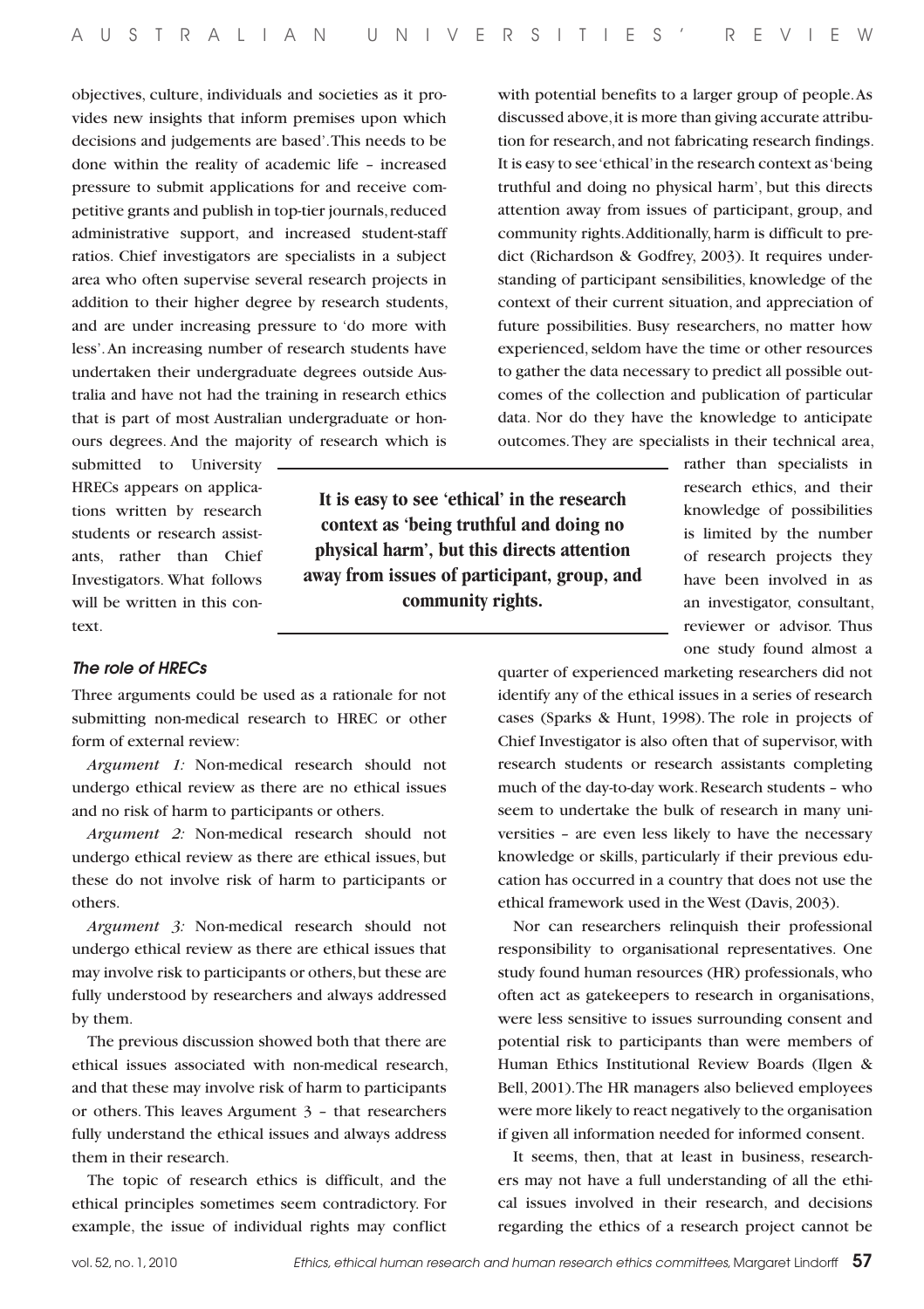handed over to gatekeepers in the organisations in which the research is to take place. This seems to lead to three options. The first is that researchers individually develop a deep expertise in research ethics, as well as in their technical area. Second, they could use the expertise of others. Alternatively, they could both develop their own sensitivity and use the expertise of others. The latter is my preferred option.

I view the role of HRECs and other institutional review bodies as technical experts in the ethics of research. I see them in a similar way to how I view technical experts in statistics or other areas – an invaluable resource for 'adding value'. The role of HRECs should not be framed as an issue of diminished researcher autonomy. Rather, HRECs should be viewed as one component of the structures and processes which enable and ensure universities conduct high quality, ethical research. HRECs have expertise from their membership, which includes experienced researchers; from their experience in applying the *National Statement*; and from their familiarity with wider issues related to ethics in many kinds of research. This is an invaluable resource for busy researchers. And not only does it help to have an independent third party – in this case the HREC – review a research proposal. In many cases, the act of formalising research ideas for production of an HREC application can sensitise a researcher to other issues in the research.

However, the 'resource-based' view of HRECs cannot be achieved without the engagement of researchers, or the assumption by researchers of personal responsibility for their work. 'Ethical research' is not something 'stamped' on research by a HREC or other review of the research summary and documentation. Rather, it involves consideration of the principles of ethical research at the research proposal stage. It requires researchers to ask questions such as 'What are the benefits to society of my research?', 'Is my project biased toward providing an advantage for particular individuals or groups – and, if so, how can I balance that?', 'How much has my research proposal been framed by the requirement to obtain funding, rather than the needs of individuals, groups and society?', 'How can I ensure that participants know exactly what we are doing in this project, and the possible consequences for them?', 'How can I obtain fully informed consent?', 'How can I make sure I am not taking advantage of a participant group who are vulnerable because of a power differential (my students, friends, colleagues, employees…)?', 'How can I mentor, supervise and train the research students and assistants involved in the research?', 'How can I ensure my research findings are shared with participants?', 'How can I ensure that research participation is a positive experience for participants?, 'What are the consequences for others who are not directly involved in the research – will anyone be negatively affected by my data collection or publication of my research findings?', 'Do participants receive appropriate recognition for the time and energy they spend on the project?'. These questions cannot all be addressed by an external ethical review.

In some ways it is unfortunate that Australia's *National Statement* has evolved from an earlier version that related only to medical research. Although since 1985 the *National Statement* has been applied to non-medical research, it was specifically extended only in 1999. Even then, it was an extension, rather than a complete re-thinking. The latest version, although intentionally less medical in its language and presentation, still fails to resonate with many nonmedical researchers, who understandably see it as a remnant of the pre-1999 medical *National Statement*. Some of that hang-over comes in the 'Call for Papers' for this article, which was explicit in suggesting ethical requirements are an 'imposition' when applied to nonmedical research. It would be a pity if their potential for facilitating the engagement of researchers in ethical issues, better and more ethical research, and better outcomes for participants, were lost in negative framing such as this.

So if I could wave a magic wand I would wish for four things. The first is greater engagement by non-medical researchers in the ethical issues related to research in their area. There are such issues, and they are not just the responsibility of review bodies. The second is greater personal responsibility by senior researchers for the ethical development of their students – it is not something to be left to review bodies, or faculty or university training programs. The third is the use of HRECs and other human ethics review bodies as a resource. As researchers, we need to engage them in conversations about issues associated with our research prior to submitting an application. We need to let them know if we find the review process unhelpful, and what can be improved (and thank them when it has resulted in better designed research!). The fourth is that review committees and researchers need to work together to ensure research processes that engage participants so they will respond and regard university research positively. We want a community which trusts university